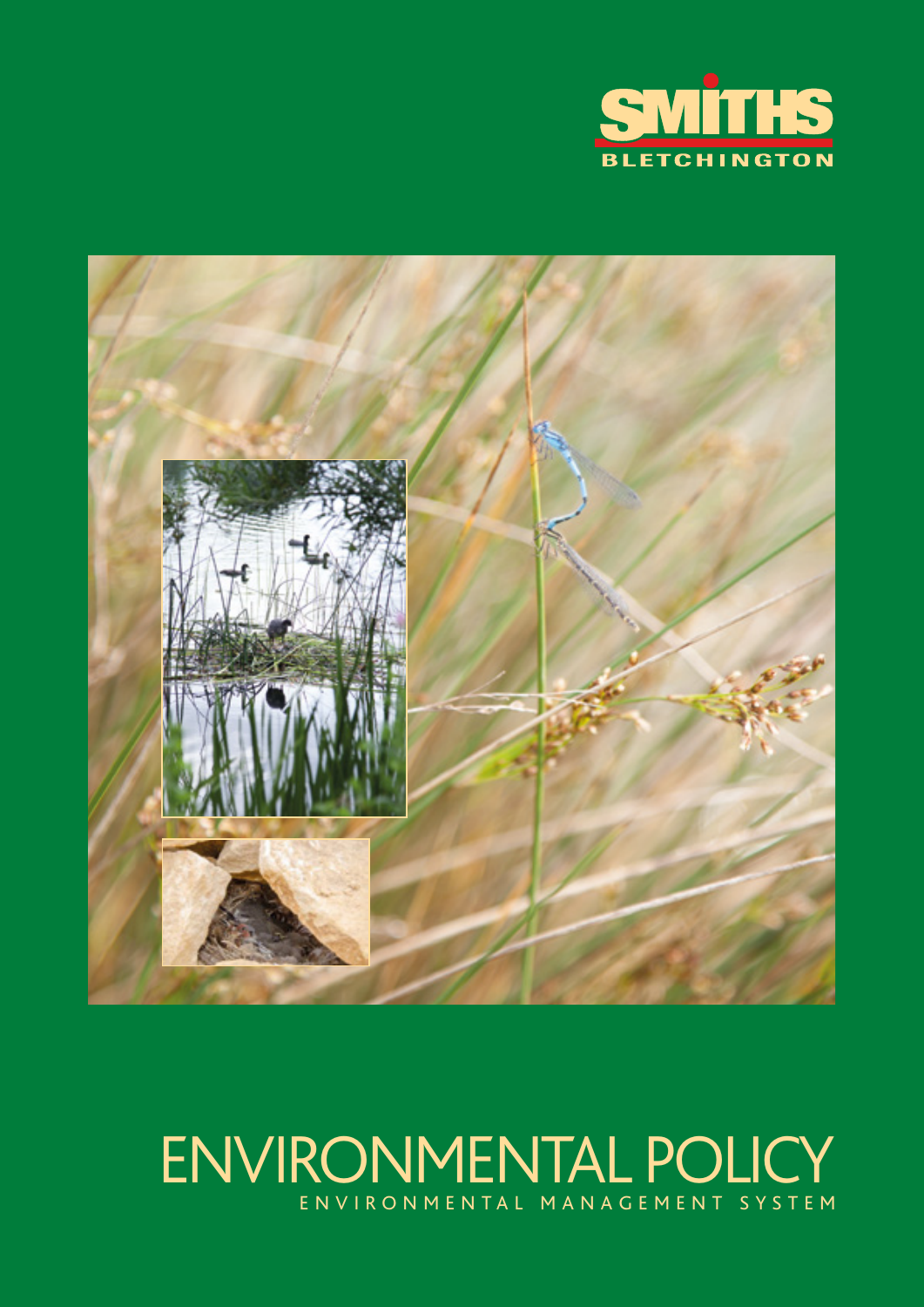## SMITHS ENVIRONMENTAL MANAGEMENT SYSTEM

Smiths Bletchington is a long established independent family run company serving the construction and allied industries in Oxfordshire and the surrounding counties.

Our core business is the production, marketing and distribution of primary and recycled aggregates and is supported by inert waste management, plant hire and construction activities. We are responsible for the restoration and management of our former quarried sites to a beneficial after use; for nature conservation, agriculture or to lakes as a public amenity or for fishing. We recognise that what we create today will be inherited by the next generation of shareholders and are determined to pass on a profitable company committed to its employees and to high standards of environmental performance.

### **WE SHALL AIM TO:**

- Establish an Environmental Management System (EMS) which clearly defines responsibilities for implementing our environmental policy and monitoring environmental matters
- Ensure that the EMS policy is understood and implemented throughout the company and that all employees, including top management, are aware of their responsibilities to the EMS System and have adequate authority, training and resources to fulfil them.
- Ensure that the effectiveness of the EMS system is regularly reviewed by top management.
- Promote a reduction in the environmental impact of our operations by seeking to continually improve our environmental performance through measuring and monitoring criteria relevant to our adopted objectives and targets.
- Develop opportunities, which arise from our operations, to enhance biodiversity, geodiversity, nature conservation, educational activities and improve public access to the countryside.
- To carry out our sustainable business activities with respect and care for the environment, our neighbours, local communities and other stakeholders.
- **Ensure compliance with appropriate** environmental legislation, statutory requirements, permits and consents and codes of practice.
- Conserve resources by eliminating, reducing, re-using or recycling waste where possible and managing our mineral resources to make the best use of the aggregates extracted.
- To guard against our activities causing pollution and nuisance to our neighbours, ensuring that all risks to the environment are considered as part of the operational and business process.
- Build good relationships with stakeholders and the local communities that neighbour our quarrying operations through dialogue and communication.



• Promote good maintenance and cleaning of all operations.

### **WE WILL STRIVE TO DEVELOP AND IMPROVE THE FOLLOWING AREAS:**

#### **Environmental Management System**

We will seek to develop, implement, maintain, audit and review an Environmental Management System to meet the requirements of BSI 14001. We will ensure it clearly defines responsibilities for implementing and monitoring environmental matters. Systems will also be reviewed in response to operational, legislative changes

and in light of new knowledge.



#### **Objectives and targets**

Where practicable we shall set objectives and targets in line with continual improvement and good business practice. These will be monitored and reviewed to evaluate the effectiveness of this environmental policy.

Environmental performance will be regularly and openly communicated against these criteria.

**Leadership and Communication**

Top management, through regular communication to all staff, will ensure all employees are not only aware of, but actively promote, an environmentally responsible approach to all aspects of their work.